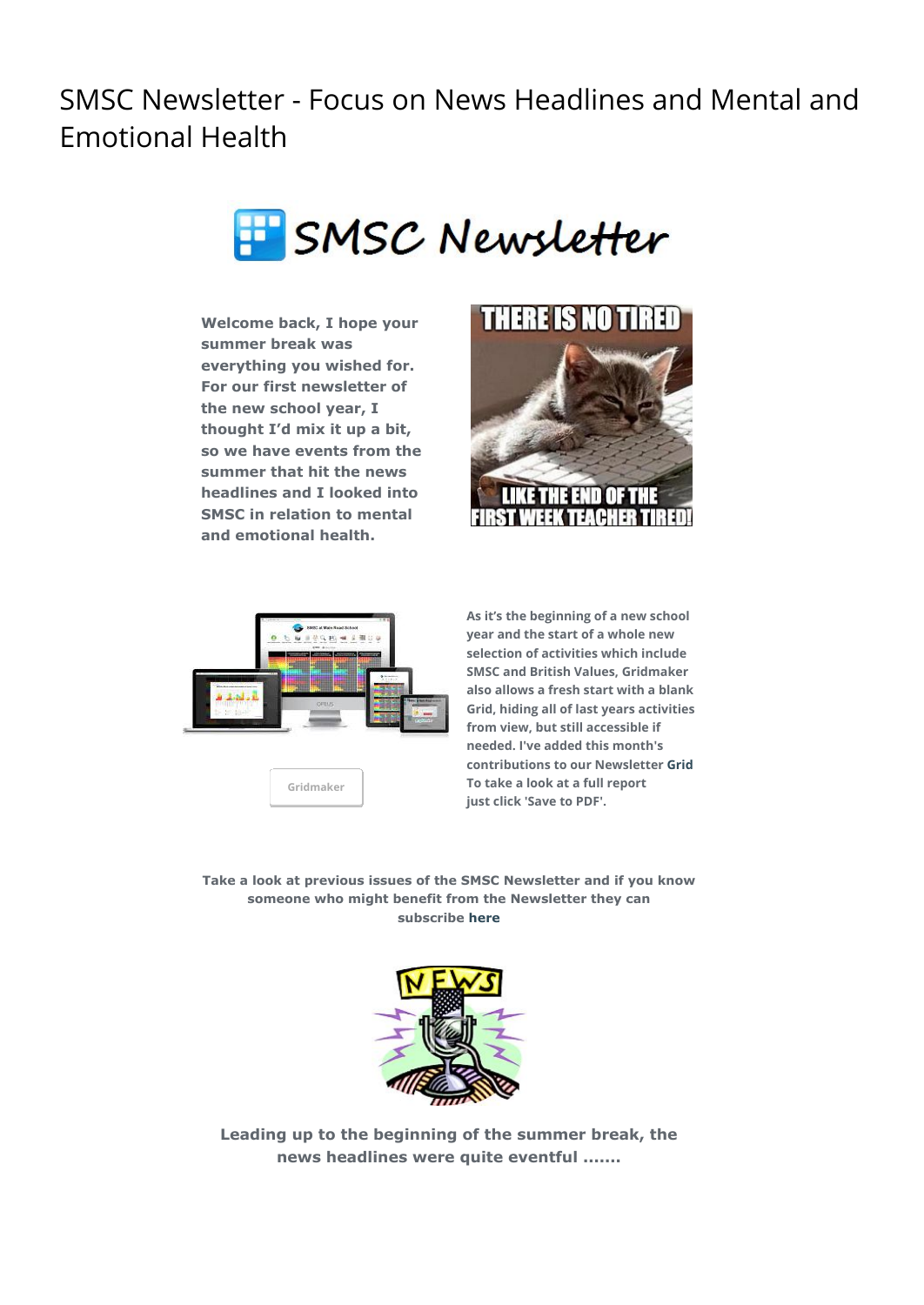# **Football's (on its way) home**

**World Cup - although England did really well, we were knocked out in the semi finals. The whole country was holding its breath as it's been a long time since an England Team did so well. However, the victory over Sweden was marred by senseless vandalism.** *Experiencing fascination, awe and wonder* **(didn't we all)!** *Exploring, understanding and respecting diversity,* **and** *recognising right and wrong and applying it.*



## **[https://news.sky.com/story/london-ambulance-damaged-as-england](https://news.sky.com/story/london-ambulance-damaged-as-england-fans-celebrate-world-cup-quarter-final-win-11429810)fans-celebrate-world-cup-quarter-final-win-11429810**



**Cave Rescue Thai Rescue - The boys stuck in a cave in Thailand facing a dangerous dive to escape. Some of them couldn't even swim and yet, they all survived thanks to their bravery and the bravery of the divers who took up the task of getting them out.** *Understanding the consequences of actions, understanding how communities and societies function* **and** *understanding human feelings and emotions.*

### **[https://news.sky.com/story/thailand-cave-rescue-how-the-boys-were](https://news.sky.com/story/thailand-cave-rescue-how-the-boys-were-found-11424201)found-11424201**

#### **It's been a scorcher!**

**UK Weather - has been blazing hot since early May and continued through July into August. Lovely for us, not so lovely for the garden, the wildlife and the elderly and infirm who struggle with the heat.** *Participating and responding to cultural activities* **and** *developing personal qualities and using social skills.*



**https://www.express.co.uk/news/weather/991015/UK-weather[forecast-heatwave-satellite-pictures-warmest-summer-decades](https://www.express.co.uk/news/weather/991015/UK-weather-forecast-heatwave-satellite-pictures-warmest-summer-decades-rainfall)rainfall**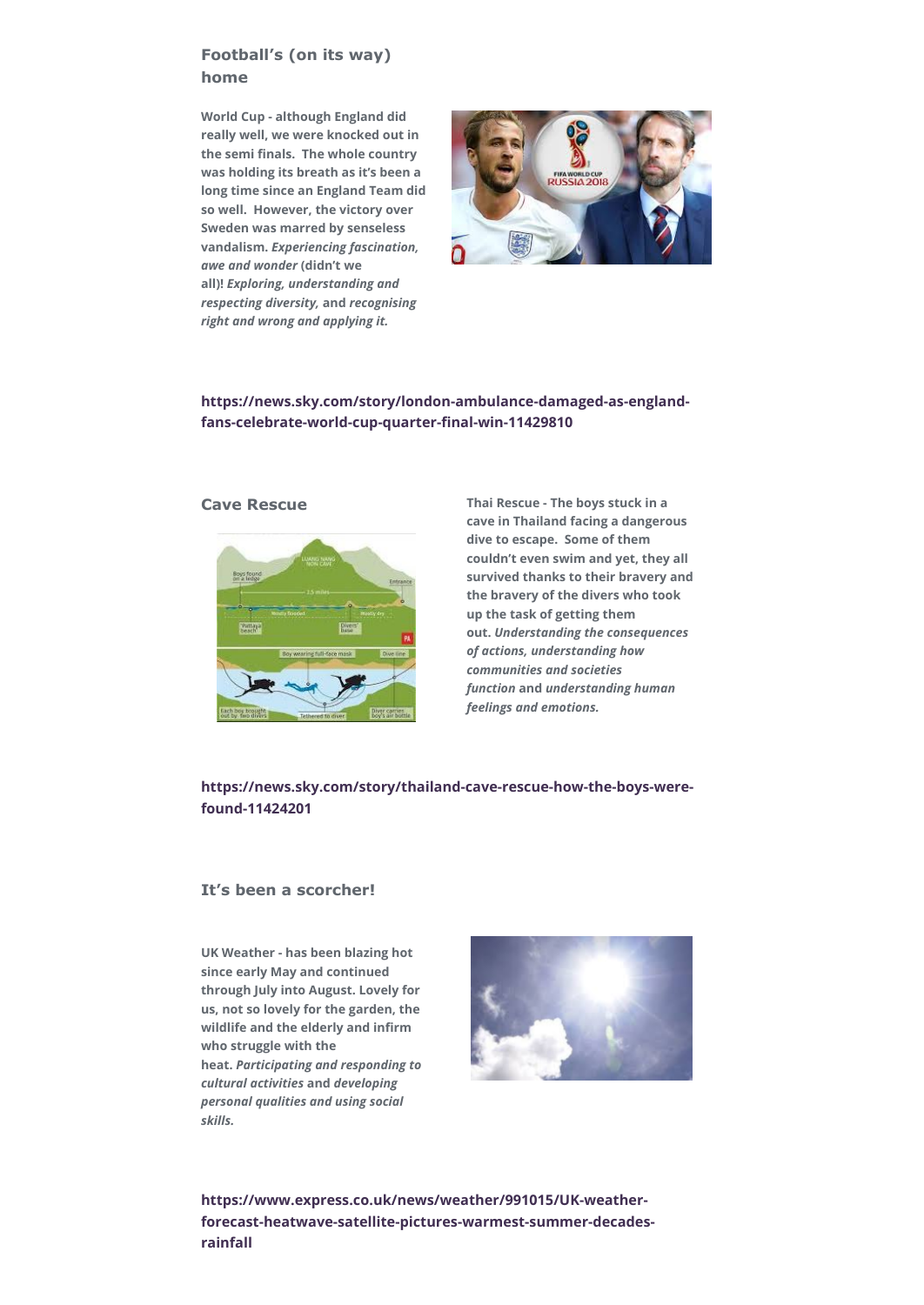

**I know we've covered this before, however, it's hit the headlines again motivated by the worry of it infiltrating our democracy. This news item obviously has a strong** *moral* **thread running through it, however, it could also have consequences that go against our** *British Values* **of** *Democracy***,** *Individual Liberty* **and maybe, eventually** *The Rule of Law***. Take a look at the story and the (Not so brief) history of Fake News.**

**<https://www.bbc.co.uk/news/technology-44995490> [https://www.bbc.com/ideas/videos/the-not-so-brief-history-of-fake](https://www.bbc.com/ideas/videos/the-not-so-brief-history-of-fake-news/p06dn741)news/p06dn741**

## **Self-Evaluation Innovation**

**SMSC is everywhere and forms a large part of self-evaluation and action planning in schools. With a template that caters for the Selfevaluation of SMSC provision, iAbacus makes the whole process simple and insightful. It's also possible to create a custom Abacus to evaluate other areas in school. Take iAbacus on a 30 day free [trial.](https://www.iabacus.co.uk/trial/)**



**Training and CPD Conferences from September 2018**



**Most local authorities have courses running which include SMSC. With the date for compulsory relationship and sex education being confirmed as September 2020, courses are already springing up to cover this topic and courses on implementing British Values in schools are also available.** 

 **[https://www.pshe-association.org.uk/cpd-and](https://www.pshe-association.org.uk/cpd-and-training/events)training/events  [https://www.ascentis.co.uk/Pages/Events/Category/events?](https://www.ascentis.co.uk/Pages/Events/Category/events?Take=3) Take=3**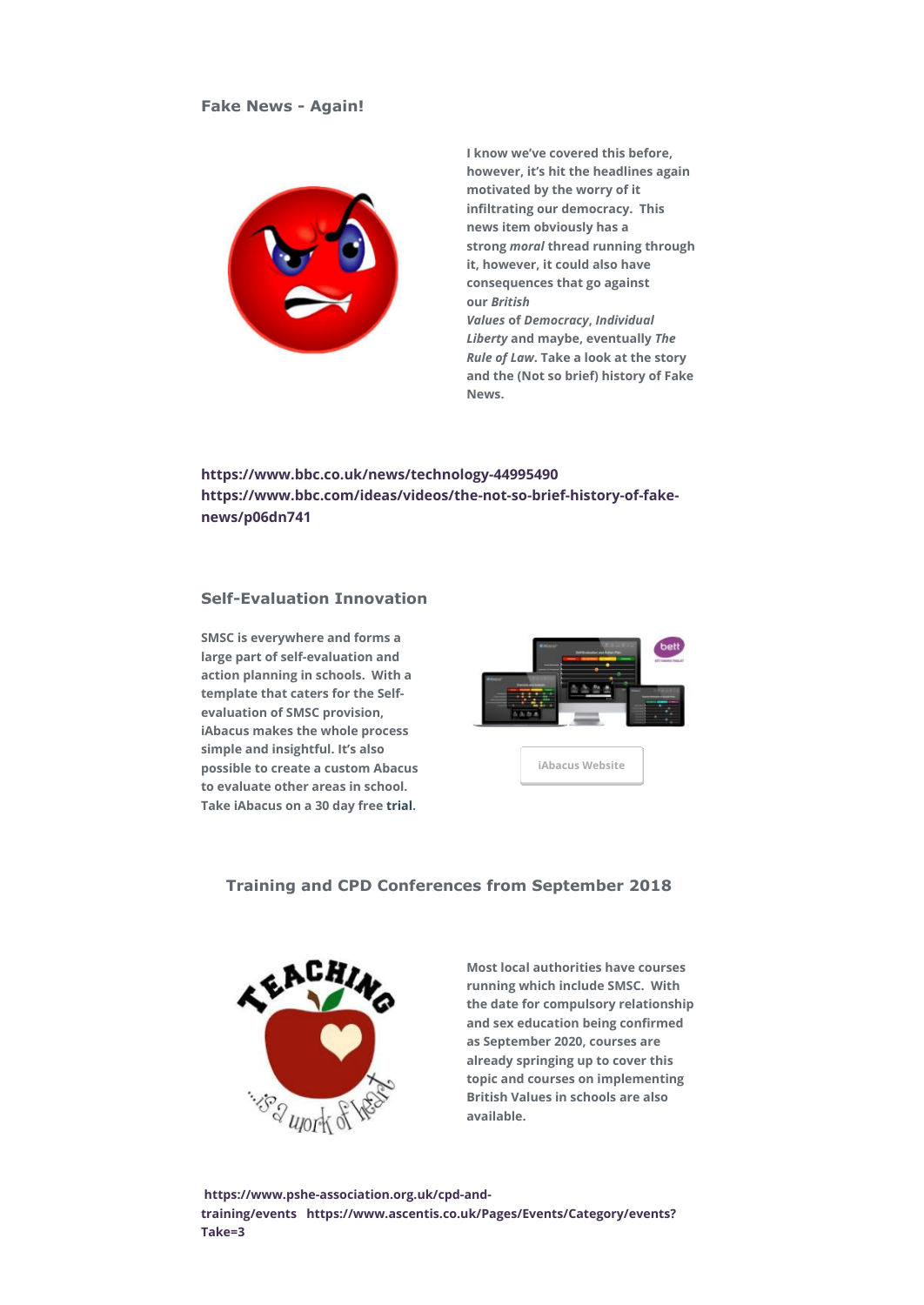## **SMSC and Mental Health and Well-Being**

**In the last five years, the stigma of mental health issues has begun to lift as individuals and health organisations have encouraged open and frank discussions.**

**Pressure of work, bereavement, divorce, phobia - we all, as adults carry something that affects our mental health so how do we ensure that the young people in our care and our community, deal with these issues without the experience of age.**



**The values within spiritual, moral, social and cultural provision are pieces of a life jigsaw. Spirituality allows a person to look within to discover what they believe in and form their own set of values to live by as well as looking outward and respecting the values and beliefs of others. This makes me think of the saying '[know your own mind](http://www.anitacassidy.uk/content/words/do-you-know-your-own-mind)' and the article in the link explains that self knowledge is only the starting point to change.**

**Equally as important is the ability to develop an understanding of human feelings and emotions, Being able to empathise with their peers as well as looking at global communities caught up in disaster, war, famine or drought and take notice. This interesting [article](https://www.psychologytoday.com/us/blog/promoting-empathy-your-teen/201005/are-empathetic-teenagers-more-likely-be-intentionally) explores empathy (and the lack of it) in teenagers.**

**Leading on from that this quote is very apt:**

*"You have to know that as long as you love who you are - your morals, your values, that type of stuff - you're OK"* **-** *Nicki Minaj*

**Everyone has a moral code, a line that they won't cross and won't allow other to cross. This is aided by the understanding (or experience) of the consequences of our actions, good or bad. Learning how to resolve conflict and treasuring the relationships of friends may be difficult but it can help to provide stability within.**

**The strong bonds of friendships made at school and the knowledge that the adults in the school teach so much more than maths and english can last a lifetime.**

**Maximising the opportunities for self discovery and empathy through SMSC can only aid in maintaining mental and emotional health.**

**and finally .......**

**The summer holiday always seems to fly by and at the start of another school year,**